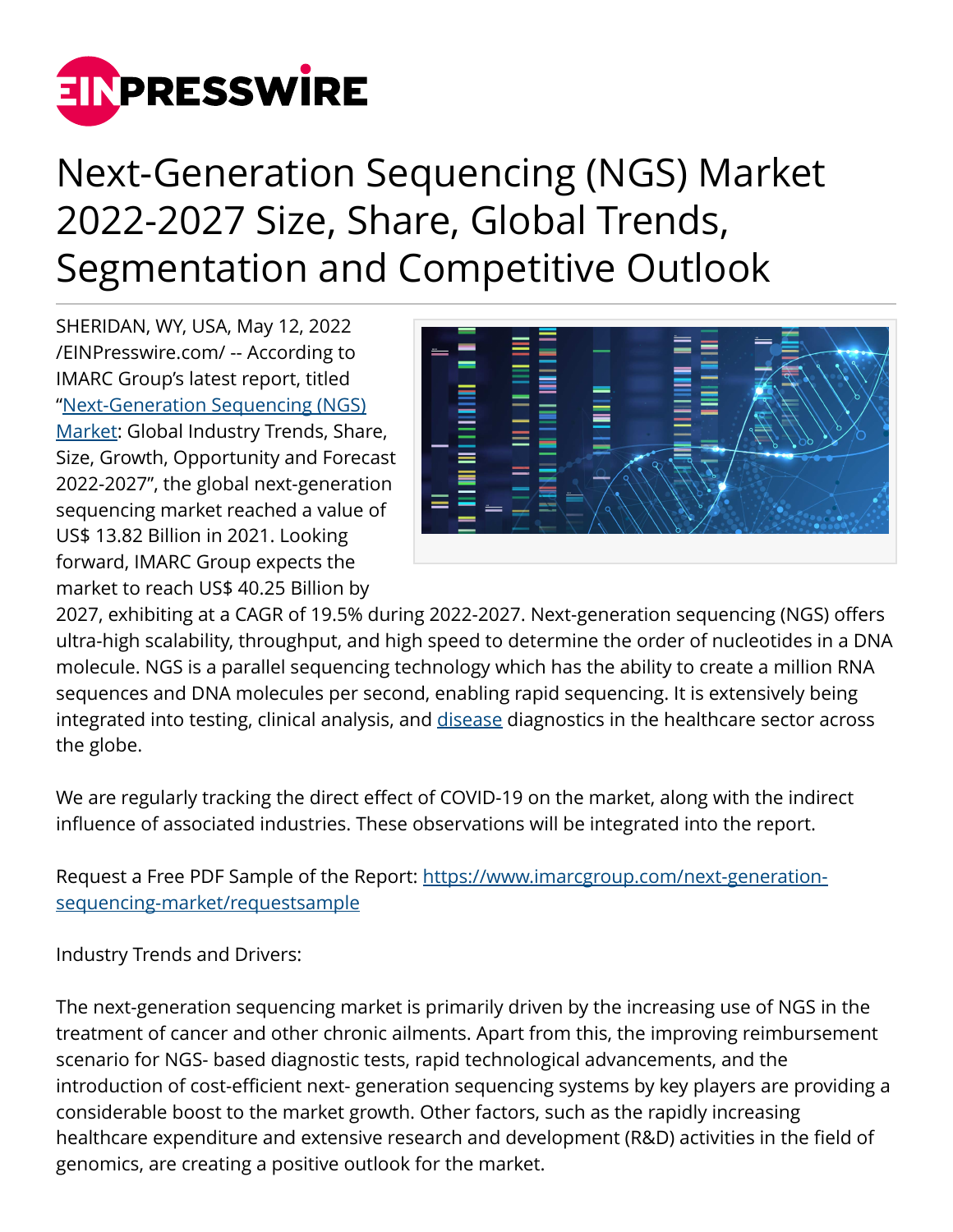Next Generation Sequencing Market 2022-2027 Competitive Analysis and Segmentation:

Competitive Landscape With Key Players:

The competitive landscape of the next-generation sequencing market has been studied in the report with the detailed profiles of the key players operating in the market.

Some of these key players include:

• Agilent Technologies • Becton Dickinson and Company • 10x Genomics • BGI Group • Eurofins Scientific • F. Hoffmann-La Roche AG • Illumina Inc. • Genewiz • Macrogen • Oxford Nanopore Technologies • Pacific Biosciences • PerkinElmer • Thermo Fisher Scientific • Qiagen N.V. • GenapSys Inc.

Key Market Segmentation:

The report has segmented the global next-generation sequencing market on the basis of sequencing type, product type, technology, application, end-user and region.

Breakup by Sequencing Type:

- • Whole Genome Sequencing
- • Targeted Resequencing
- • Whole Exome Sequencing
- • RNA Sequencing
- • CHIP Sequencing
- • De Novo Sequencing
- • Methyl Sequencing
- • Others

Breakup by Product Type: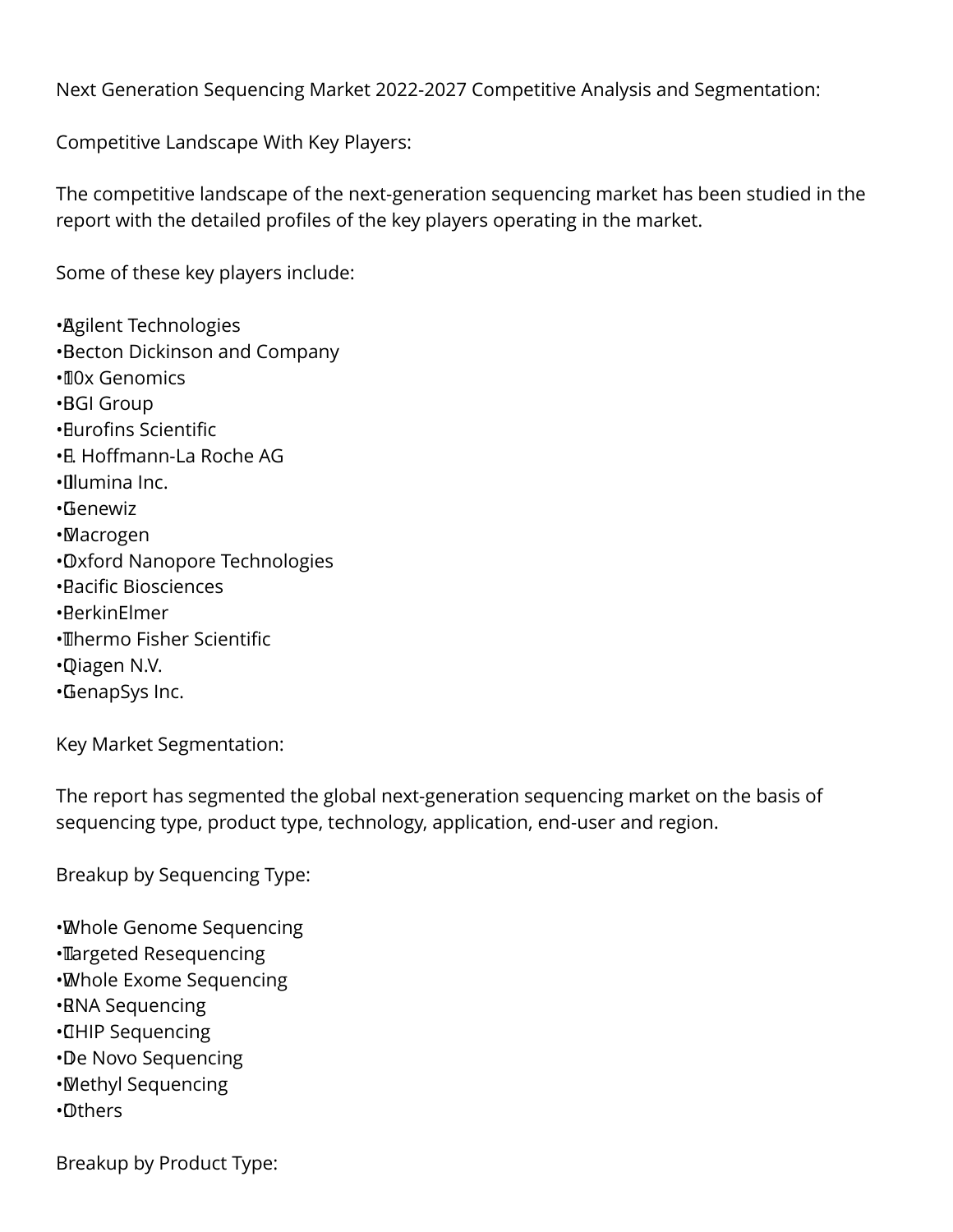• Instruments • Reagents and Consumables • Software and Services

Breakup by Technology:

• Sequencing by Synthesis

• Ibn Semiconductor Sequencing

• Single-Molecule Real-Time Sequencing

• Nanopore Sequencing

• Others

Breakup by Application:

• D[Drug Discovery](https://www.imarcgroup.com/drug-discovery-informatics-market) and Personalized Medicine

• Genetic Screening

• Diagnostics

• Agriculture and Animal Research

• Others

Breakup by End-User:

• Academic Institutes & Research Centers

• Hospitals & Clinics

• Pharmaceutical & Biotechnology Companies

• Others

Breakup by Region:

• North America (United States, Canada)

• Asia Pacific (China, Japan, India, Australia, Indonesia, Korea, Others)

• Europe (Germany, France, United Kingdom, Italy, Spain, Others)

• Latin America (Brazil, Mexico, Others)

• Middle East and Africa (Egypt, United Arab Emirates, Saudi Arabia, Turkey, Iran, Others)

Ask Analyst for Customization and Explore Full Report With TOC & List of Figures: <https://www.imarcgroup.com/request?type=report&id=2039&flag=C>

Key Highlights of the Report:

• Market Performance (2016-2021) • Market Outlook (2022-2027)